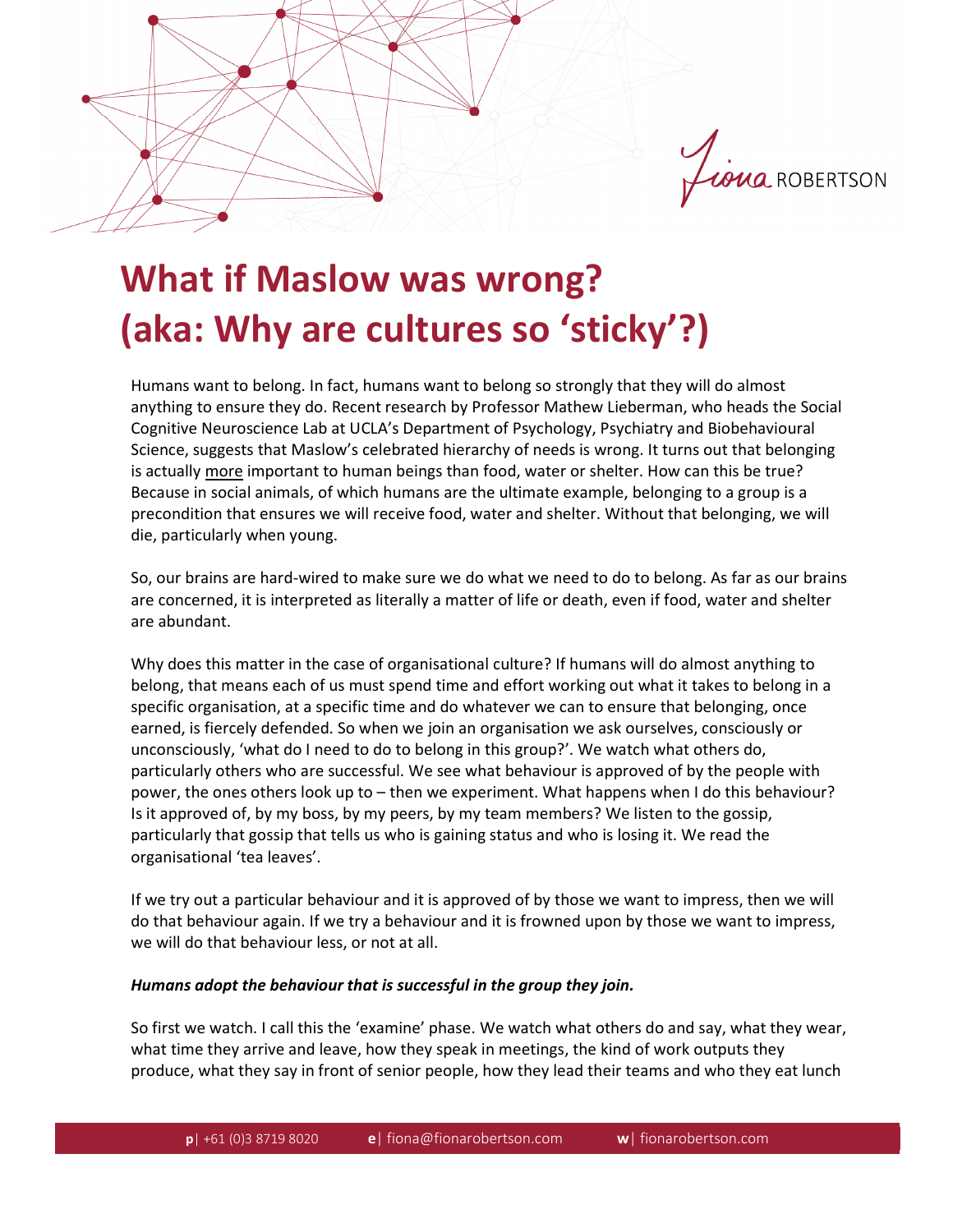with. The better we are at noticing the behaviours of others, the more chance we have of working out which behaviours are important.

After we've watched others for a while, we decide which of their behaviours gains them more status and belonging and which gains them less. I call this the 'evaluate' phase. We see how those with power react to the behaviours we've been watching. When someone arrives at 7 am do the people who matter admire their hard work and dedication or do they talk about what a 'try-hard' that person is and how neglected their family must be? When someone produces a PowerPoint pack full of graphs and charts do the people who matter praise their ability to express complex data in meaningful ways or do they roll their eyes and make comments about 'death by PowerPoint'? Is the woman in the neatly tailored suit and patent leather heels seen as the ultimate professional or do the people who matter talk about her as being a 'desperate escapee from the 80s'?

It's obvious that the answers to these and countless other similar questions will be different in every different place of employment and will change over time. There will be very different answers in a law firm in 2010 than in a construction company in 2018. But there will also be different answers in different law firms at the same point in time, though the differences will be more subtle. These nuances matter enormously. Those skilled at picking them up are more likely to earn belonging.

So we 'examine' and we 'evaluate' – and we do these things constantly throughout our working days. When we've seen enough of a certain behaviour to believe that it will be met with approval and will enhance our status and belonging, we try it out ourselves. I call this the 'experiment' phase. We try it and see what happens. In a culture where a 7 am start gains the respect of the right people, we start arriving earlier and earlier. In a culture where PowerPoint is king we brush up on our graph creation skills or make friends with those who can teach us - or who can do it for us in exchange for something we can do for them. In a culture where tailored suits and heels are admired, we find ourselves browsing in the beige patent pumps section of the local department store.

If a behaviour we adopt is met with the approval and belonging we hoped for, we will keep doing that particular behaviour. I call this the 'embrace' phase. This is where we slowly adopt a set of behaviours as our own that makes us blend in with the norms of the group we have joined. We start to seem more like 'one of us' instead of 'one of them' and feel a stronger and stronger sense of belonging. As time goes by we further refine our behaviours, tweaking them to ensure they still apply as we progress, all the while deepening our sense of being a fully-fledged, welcome and embraced member of the tribe.

And all the while ensuring that we have more and more to lose if the norms of the group were to change.

This is vital. If the norms of the group start to change, then the things that have made us successful, the things that have made us belong and be welcome and accepted here, might start to be frowned upon. If that were to happen, then we may risk losing the belonging we have worked so hard to earn. This is interpreted by our brains as a significant threat to our survival.

We're so hard-wired for belonging that, consciously or unconsciously, we will expend significant effort to ensure we protect the belonging that we have. That means when someone new arrives and

*Liona* ROBERTSON